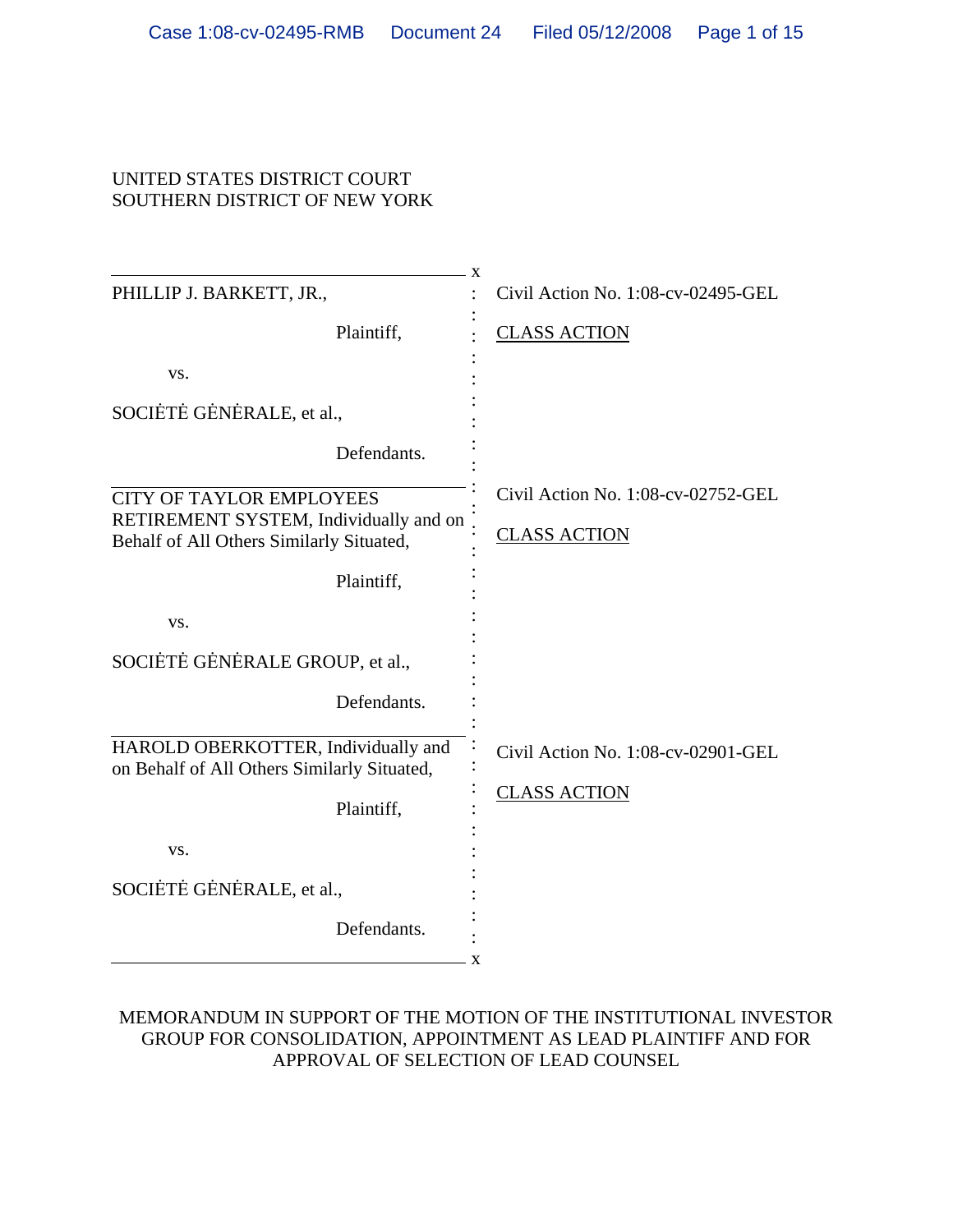# **Page**

| I.   |                 |                                                                      |                                                                 |                                                                                                                        |  |  |
|------|-----------------|----------------------------------------------------------------------|-----------------------------------------------------------------|------------------------------------------------------------------------------------------------------------------------|--|--|
| II.  |                 |                                                                      |                                                                 |                                                                                                                        |  |  |
| III. | A.              |                                                                      |                                                                 |                                                                                                                        |  |  |
|      |                 |                                                                      |                                                                 |                                                                                                                        |  |  |
|      | <b>B.</b>       | The Institutional Investor Group Should Be Appointed Lead Plaintiff4 |                                                                 |                                                                                                                        |  |  |
|      |                 | 1.                                                                   |                                                                 |                                                                                                                        |  |  |
|      |                 | 2.                                                                   | The Institutional Investor Group Satisfies the "Lead Plaintiff" |                                                                                                                        |  |  |
|      |                 |                                                                      | a.                                                              | The Institutional Investor Group Has Complied With the<br>Exchange Act and Should Be Appointed Lead Plaintiff 5        |  |  |
|      |                 |                                                                      | b.                                                              | The Institutional Investor Group Is Comprised of Precisely<br>the Types of Lead Plaintiffs Congress Envisioned When It |  |  |
|      |                 |                                                                      | $\mathbf{c}$ .                                                  | The Institutional Investor Group Has the Requisite                                                                     |  |  |
|      |                 |                                                                      | d.                                                              | The Institutional Investor Group Otherwise Satisfies Rule                                                              |  |  |
|      | $\mathcal{C}$ . |                                                                      |                                                                 | The Court Should Approve the Institutional Investor Group's Choice of                                                  |  |  |
| IV.  |                 |                                                                      |                                                                 |                                                                                                                        |  |  |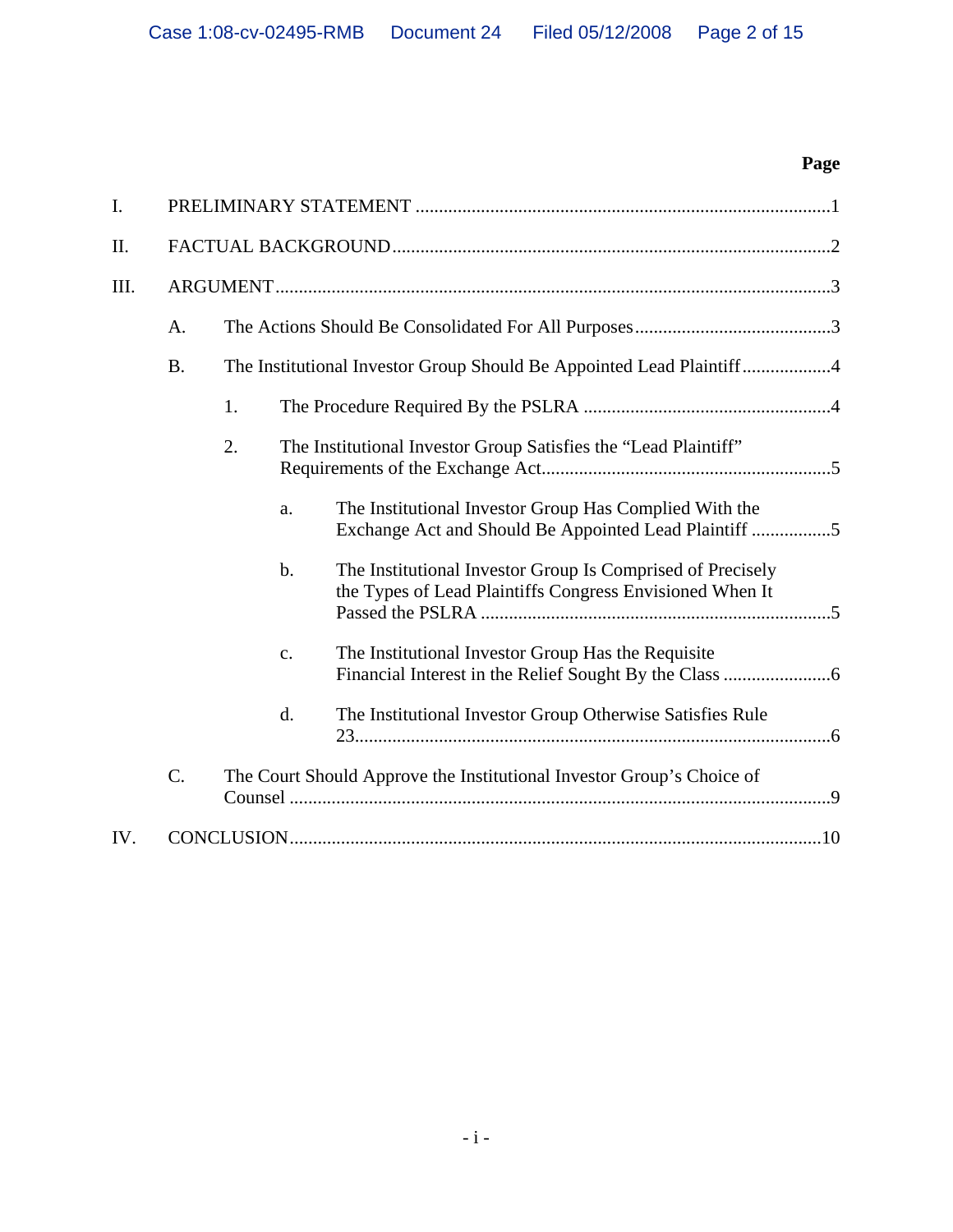Page

# **CASES**

| Ferrari v. Impath, Inc.,                      |
|-----------------------------------------------|
| No. 03 Civ. 5667, 2004 U.S. Dist. LEXIS 13898 |
|                                               |
| Greebel v. FTP Software,                      |
|                                               |
| In re Enron Corp. Sec. Litig.,                |
| No. H-01-3624, 2005 U.S. Dist. LEXIS 39867    |
|                                               |
| In re Global Crossing Sec. & ERISA Litig.,    |
| No. 02-md-1472, 2004 U.S. Dist. LEXIS 23946   |
|                                               |
| Johnson v. Celotex Corp.,                     |
|                                               |
| Lax v. First Merchants Acceptance Corp.,      |
| No. 97-C-2715, 1997 U.S. Dist. LEXIS 11866    |
|                                               |
| Rossini v. Ogilvy & Mather, Inc.,             |
|                                               |
| Sofran v. LaBranche & Co.,                    |
|                                               |
| STATUTES, RULES AND REGULATIONS               |
| 15 U.S.C.                                     |
|                                               |
|                                               |
|                                               |
| 17 C.F.R.                                     |

| <b>Federal Rules Of Civil Procedure</b> |  |
|-----------------------------------------|--|
|                                         |  |
|                                         |  |
|                                         |  |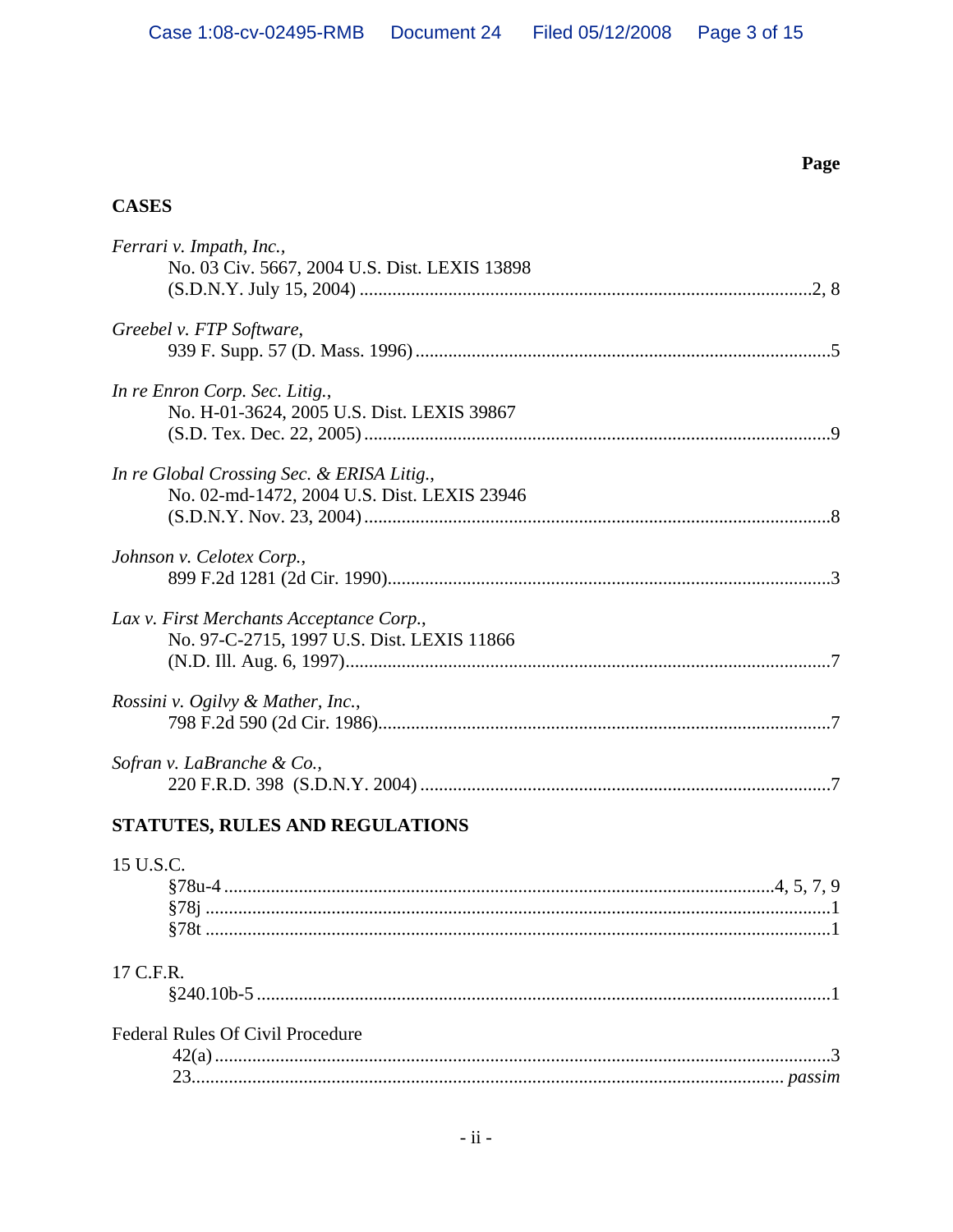## **I. PRELIMINARY STATEMENT**

 $\overline{a}$ 

Presently pending before this Court are at least three-related securities class action lawsuits (the "Actions") brought on behalf of all those who purchased or otherwise acquired the American Depositary Receipts ("ADRs") of Société Générale Group ("SocGen" or the "Company") and all U.S. residents and citizens who purchased SocGen securities on any exchange (the "Class") between August 1, 2005 and January 23, 2008, inclusive (the "Class Period") and allege violations of Sections 10(b) and 20(a) of the Securities Exchange Act of 1934 ("Exchange Act"), as amended by the Private Securities Litigation Reform Act of 1995 ("PSLRA") and Rule 10b-5 promulgated thereunder (17 C.F.R. §240.10b-5).

Institutional Investors Vermont Pension Investment Committee,<sup>1</sup> Boilermaker-Blacksmith National Pension Fund, United Food and Commercial Workers Union-Employer Pension Fund and United Food and Commercial Workers Union Local 880 - Retail Food Employers Joint Pension Fund (collectively, the "Institutional Investor Group") hereby move this Court for an Order to: (i) consolidate the Actions; (ii) appoint the Institutional Investor Group as Lead Plaintiff in the Actions under Section 21D of the Exchange Act; and (iii) approve the Institutional Investor Group's selection of the law firm of Coughlin Stoia Geller Rudman & Robbins LLP ("Coughlin Stoia") to serve as Lead Counsel.

This motion is made on the grounds that the Institutional Investor Group is the most adequate plaintiff, as defined by the PSLRA. The members of the Institutional Investor Group are precisely the type of institutional investors that Congress sought to summon and empower when it enacted the

<sup>1</sup> The Attorney General for the State of Vermont has the authority to represent agencies of the State of Vermont, including the Vermont Pension Investment Committee, in securities class actions. The Attorney General's office intends to work closely with its proposed Lead Counsel to protect the interests of the State of Vermont, the Vermont Pension Investment Committee and the Class.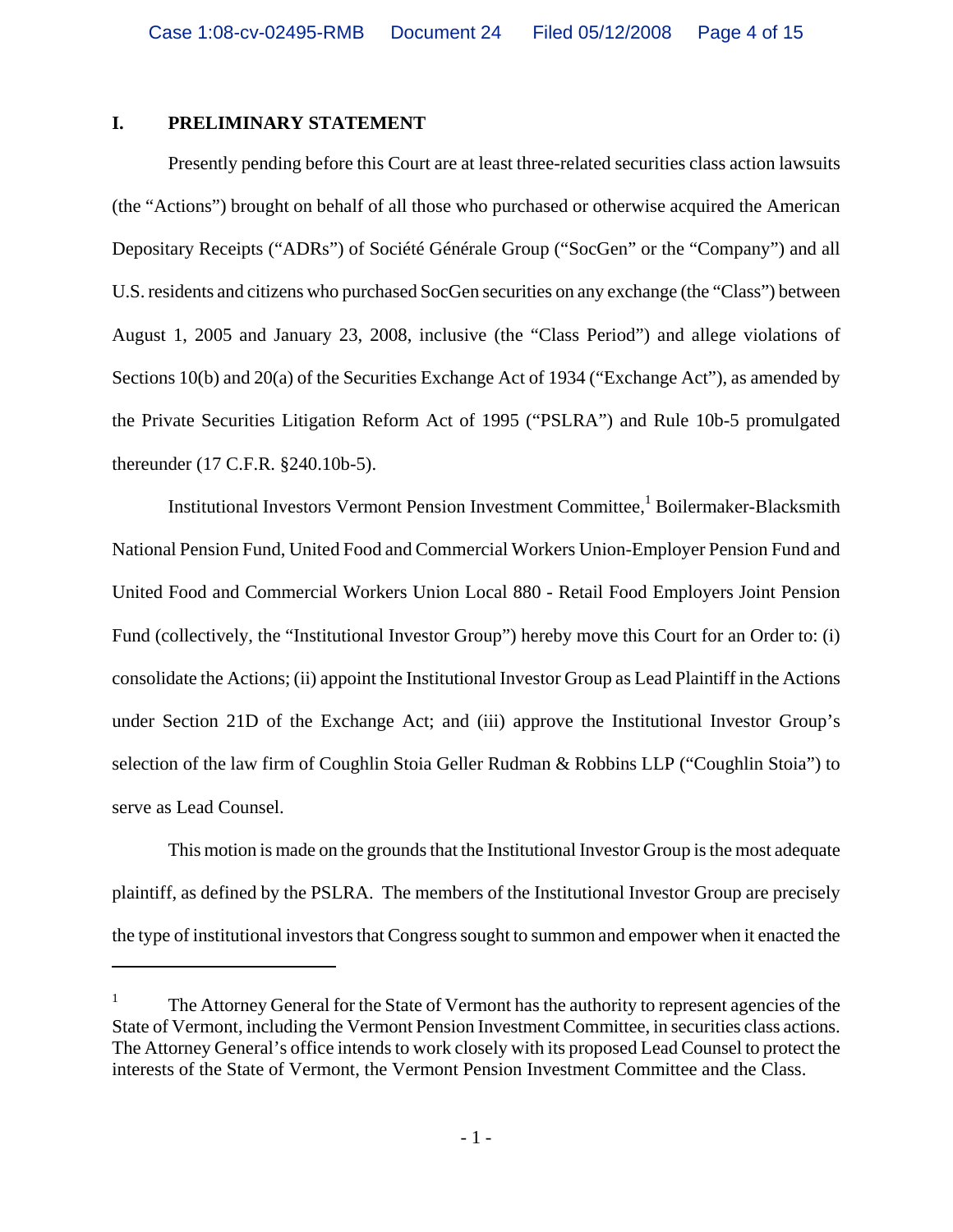PSLRA. *See Ferrari v. Impath, Inc.,* No. 03 Civ. 5667, 2004 U.S. Dist. LEXIS 13898, at \*10 (S.D.N.Y. July 15, 2004) (holding that the purpose behind the PSLRA is best achieved by encouraging institutional investors to serve as lead plaintiffs). Moreover, as institutional investors, the members of the Institutional Investor Group are accustomed to acting as fiduciaries and their experience in legal and financial matters will substantially benefit the class.

The Institutional Investor Group collectively suffered losses of approximately \$6,847,909.85 in connection with its purchases of SocGen securities<sup>2</sup> during the Class Period. *See* Rudman Decl. Ex.  $B<sup>3</sup>$  To the best of our knowledge, this is the greatest loss sustained by any moving class member or class member group who has brought suit or filed an application to serve as Lead Plaintiff in these Actions. In addition, the Institutional Investor Group, for the purposes of this motion, adequately satisfies the requirements of Rule 23 of the Federal Rules of Civil Procedure in that its claims are typical of the claims of the putative class and that it will fairly and adequately represent the interests of the class.

# **II. FACTUAL BACKGROUND<sup>4</sup>**

1

SocGen is one of the largest French banking groups, operating in network banking, retail banking, finance and investment banking and asset management services worldwide.

The complaint charges SocGen and certain of its officers and directors with violations of the Exchange Act. The complaint alleges that, during the Class Period, defendants made gross

<sup>2</sup> The members of the Institutional Investor Group purchased ADRs of SocGen as well as common shares of SocGen.

<sup>3</sup> References to the "Rudman Decl. Ex.  $\frac{1}{2}$ " are to the exhibits attached to the accompanying Declaration of Samuel H. Rudman dated May 12, 2008, and submitted herewith.

<sup>4</sup> These facts are drawn from the allegations in the action entitled *City of Taylor Employees Retirement System vs. Sociėtė Gėnėrale Group, et al.*, Civil Action No. 1:08-cv-02752-GEL.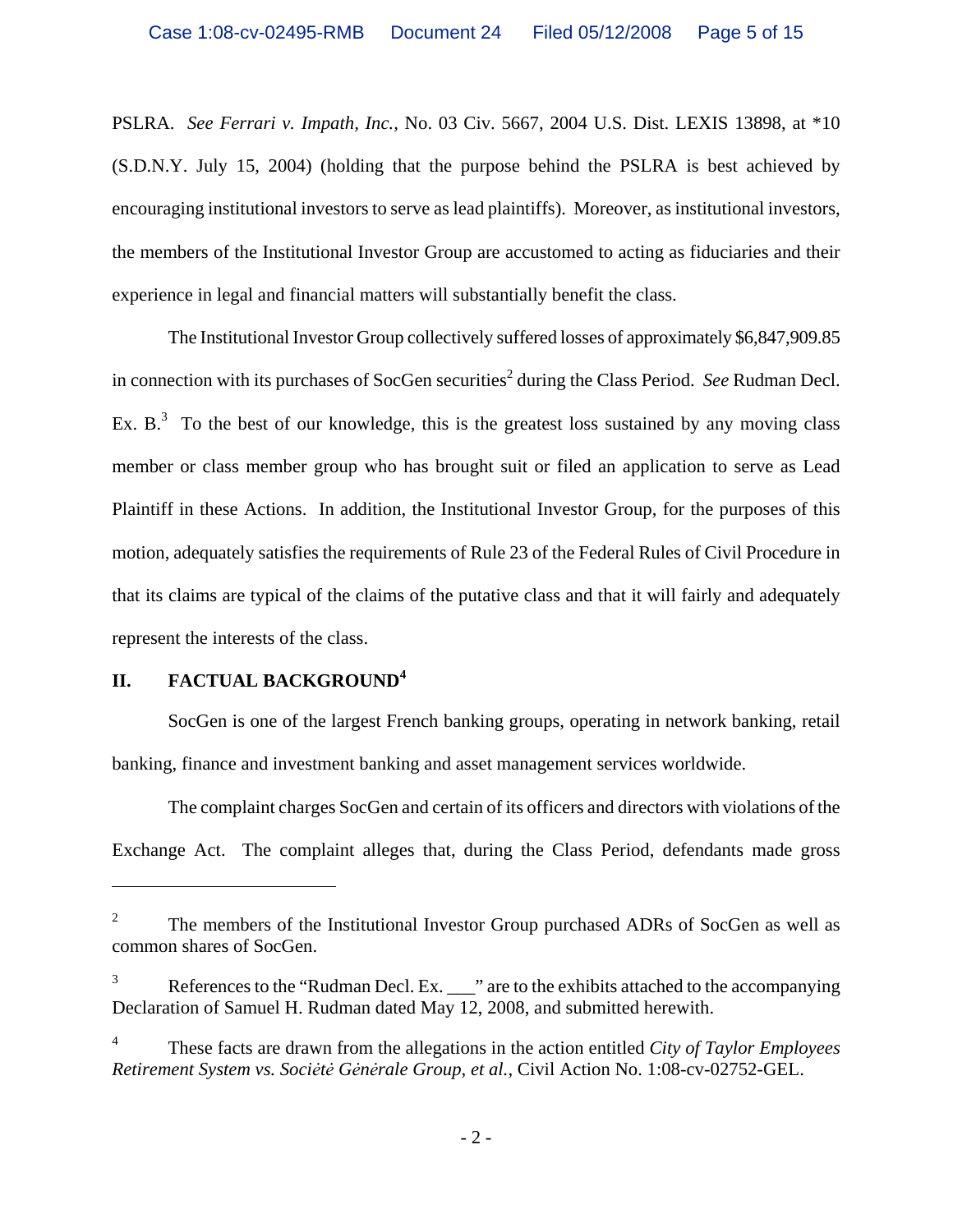misrepresentations about the value of SocGen's securities and the quality of its internal controls and risk management. Defendants' misrepresentations began to be disclosed on January 24, 2008, when SocGen issued a public statement claiming that a trader named Jerôme Kerviel ("Kerviel") had risked tens of billions of euros on behalf of the Company, causing several billion in losses, and that the Company's publicly reported financial results failed to disclose billions more in losses related to subprime real estate in the U.S.

SocGen's stock price dropped over \$3.00 per share in one day when SocGen's trading and subprime losses were disclosed on January 24, 2008. Thereafter, it came to light that Robert A. Day, a SocGen board member and founder of Trust Company of the West, in which SocGen owns a major stake, had secretly disposed of \$206 million of SocGen stock owned and/or controlled by him before SocGen's balance sheet manipulations were publicly revealed and long after SocGen's executives were advised of the Kerviel trades and perjuries.

#### **III. ARGUMENT**

#### **A. The Actions Should Be Consolidated For All Purposes**

The Actions each assert claims, on behalf of the Class of SocGen investors, for alleged violations of the Exchange Act during the relevant time period. The Actions name the same defendants and involve the same factual and legal issues. They are each brought by investors of SocGen during the relevant time period in reliance on the integrity of the market for such securities and were injured by the fraud on the market that was perpetrated through the issuance of materially false and misleading statements and concealment of material information, thus artificially inflating the prices of SocGen securities at all relevant times. Consolidation is appropriate where there are actions involving common questions of law or fact. Fed. R. Civ. P. 42 (a). *See Johnson v. Celotex Corp.*, 899 F.2d 1281, 1284 (2d Cir. 1990). That test is met here and, accordingly, the Actions should be consolidated.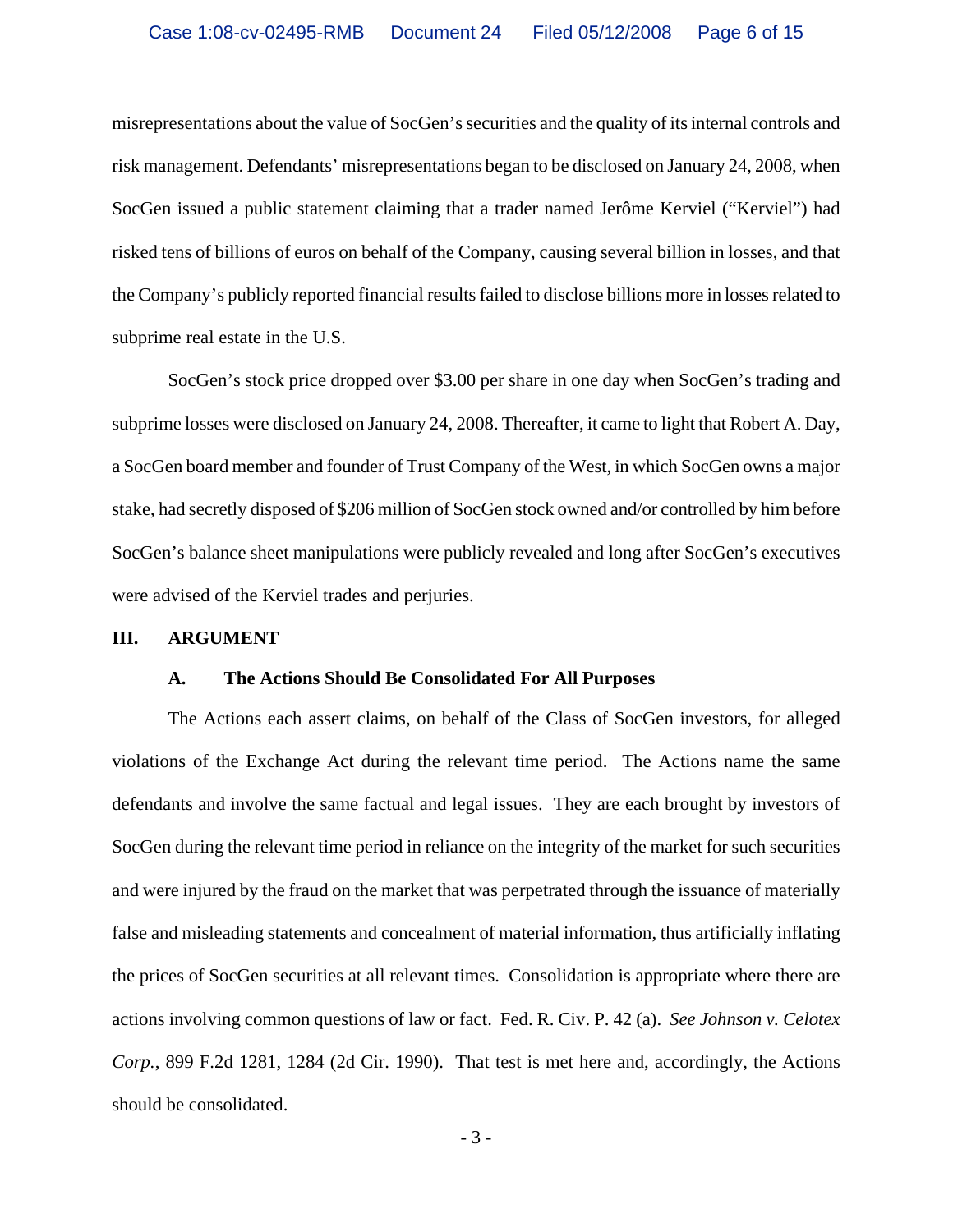#### **B. The Institutional Investor Group Should Be Appointed Lead Plaintiff**

#### **1. The Procedure Required By the PSLRA**

The PSLRA has established a procedure that governs the appointment of a lead plaintiff in "each private action arising under the [Exchange Act] that is brought as a plaintiff class action pursuant to the Federal Rules of Civil Procedure." 15 U.S.C.  $\S 78u-4(a)(1)$  and  $(a)(3)(B)(i)$ .

First, the plaintiff who files the initial action must publish a notice to the class, within 20 days of filing the action, informing class members of their right to file a motion for appointment as Lead Plaintiff. 15 U.S.C. §78u-4(a)(3)(A)(i). Plaintiff in the action entitled *Phillip J. Barkett, Jr., vs. Sociėtė Gėnėrale, et al.* caused the first notice regarding the pendency of these actions to be published on *Business Wire*, a national, business-oriented newswire service, on March 12, 2008. *See* Rudman Decl. Ex. A. Within 60 days after publication of the notice, any person or group of persons who are members of the proposed class may apply to the Court to be appointed as lead plaintiff, whether or not they have previously filed a complaint in the action. 15 U.S.C. §78u-4(a)(3)(A) and (B).

Second, the PSLRA provides that, within 90 days after publication of the notice, the Court shall consider any motion made by a class member and shall appoint as lead plaintiff the member or members of the class that the Court determines to be most capable of adequately representing the interests of class members. 15 U.S.C. §78u-4(a)(3)(B). In determining the "most adequate plaintiff," the PSLRA provides that:

[T]he court shall adopt a presumption that the most adequate plaintiff in any private action arising under this Act is the person or group of persons that

(aa) has either filed the complaint or made a motion in response to a notice...

(bb) in the determination of the court, has the largest financial interest in the relief sought by the class; and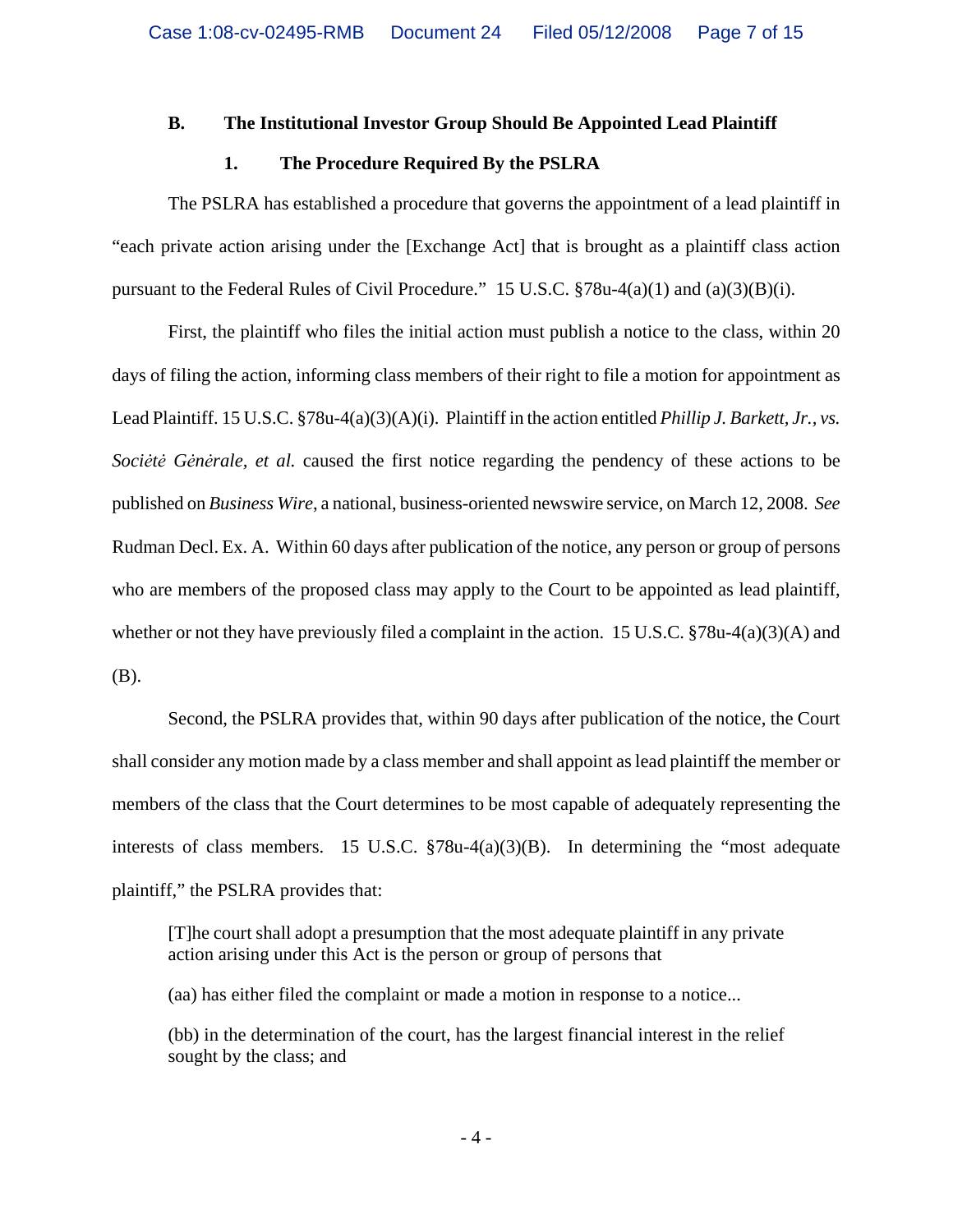(cc) otherwise satisfies the requirements of Rule 23 of the Federal Rules of Civil Procedure.

15 U.S.C. §78u-4(a)(3)(B)(iii). *See generally Greebel v. FTP Software*, 939 F. Supp. 57, 64 (D. Mass. 1996).

# **2. The Institutional Investor Group Satisfies the "Lead Plaintiff" Requirements of the Exchange Act**

# **a. The Institutional Investor Group Has Complied With the Exchange Act and Should Be Appointed Lead Plaintiff**

The time period in which class members may move to be appointed Lead Plaintiff herein under 15 U.S.C. §78u-4(a)(3)(A) and (B) expires on May 12, 2008. Pursuant to the provisions of the PSLRA, and within the requisite time frame after publication of the required notice (published on March 12, 2008), the Institutional Investor Group timely moves this Court to be appointed Lead Plaintiff on behalf of all members of the class.

The members of the Institutional Investor Group have duly signed and filed certifications stating that they are willing to serve as representative parties on behalf of the class. *See* Rudman Decl. Ex. C. In addition, the Institutional Investor Group has selected and retained competent counsel to represent them and the class. *See* Rudman Decl. Ex. D. Accordingly, the Institutional Investor Group has satisfied the individual requirements of 15 U.S.C. §78u-4(a)(3)(B) and is entitled to have its application for appointment as Lead Plaintiff and selection of Lead Counsel as set forth herein, considered and approved by the Court.

# **b. The Institutional Investor Group Is Comprised of Precisely the Types of Lead Plaintiffs Congress Envisioned When It Passed the PSLRA**

The Congressional objective in enacting the lead plaintiff provisions was to encourage large, organized institutional investors to play a more prominent role in securities class actions. *See* H.R. Conf. Rep. No. 104-369, at 34 (1995), reprinted in 1995 U.S.C.C.A.N. 679, 733 ("The Conference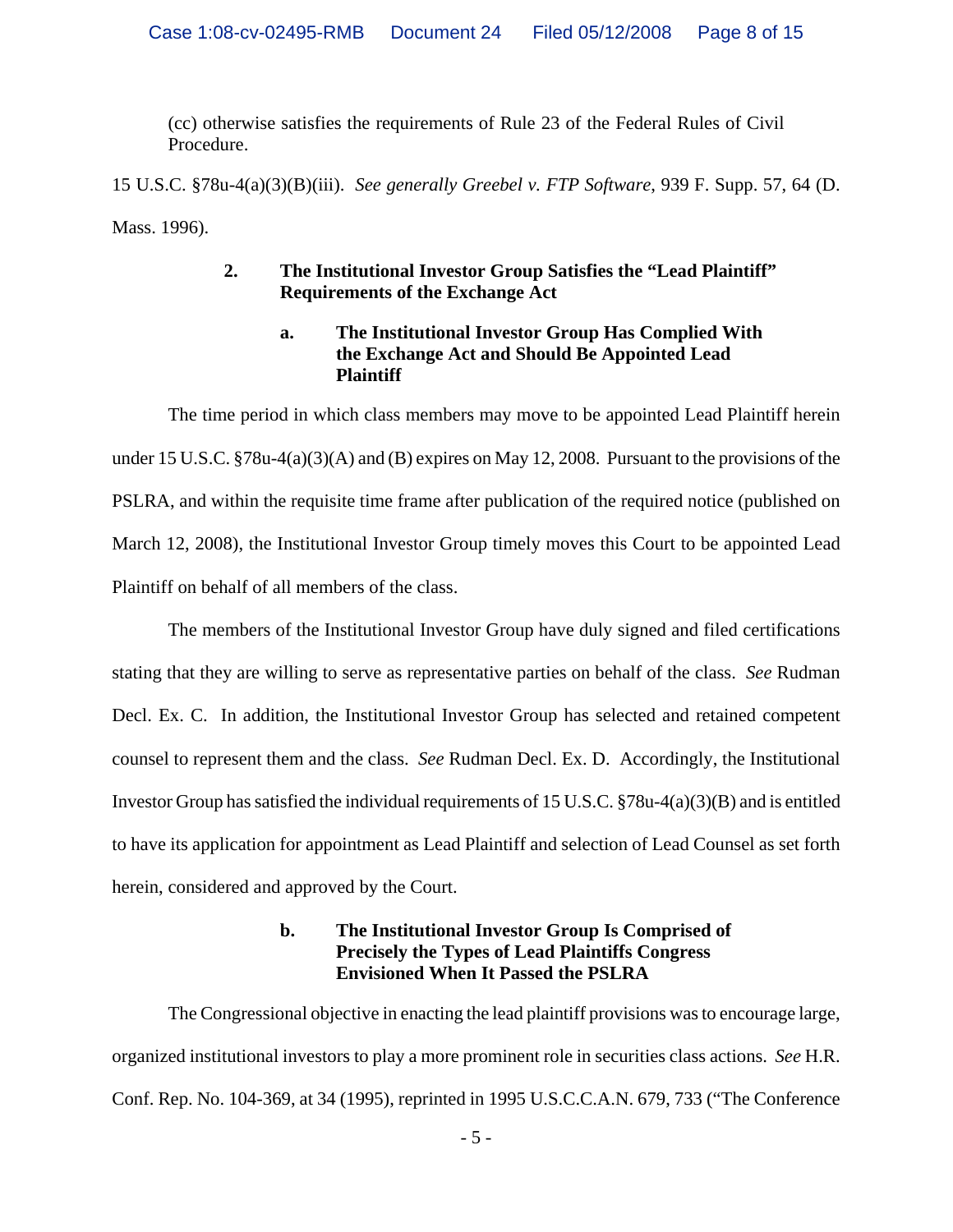Committee believes that increasing the role of institutional investors in class actions will ultimately benefit shareholders and assist courts by improving the quality of representation in securities class actions.").

Congress reasoned that increasing the role of institutional investors, which typically have a large financial stake in the outcome of the litigation, would be beneficial because institutional investors with a large financial stake are more apt to effectively manage complex securities litigation. The members of the Institutional Investor Group, as institutional investors, are precisely the type of Lead Plaintiffs Congress envisioned when it passed the PSLRA. *See id*. ("Institutional investors and other class members with large amounts at stake will represent the interests of the plaintiff class more effectively than class members with small amounts at stake.").

#### **c. The Institutional Investor Group Has the Requisite Financial Interest in the Relief Sought By the Class**

During the Class Period, as evidenced by, among other things, the accompanying signed certifications, *see* Rudman Decl. Ex. C, the Institutional Investor Group purchased SocGen securities in reliance upon the materially false and misleading statements issued by the defendants and were injured thereby. In addition, the Institutional Investor Group incurred a substantial \$6,847,909.85 loss on its transactions in SocGen securities that are covered by this class action. The Institutional Investor Group thus has a significant financial interest in this case. Therefore, the Institutional Investor Group satisfies all of the PSLRA's prerequisites for appointment as Lead Plaintiff in this action and should be appointed Lead Plaintiff pursuant to 15 U.S.C. §78u-4(a)(3)(B).

#### **d. The Institutional Investor Group Otherwise Satisfies Rule 23**

According to 15 U.S.C.  $\S78u-4(a)(3)(B)$ , in addition to possessing the largest financial interest in the outcome of the litigation, the lead plaintiff must also "otherwise satisf[y] the requirements of Rule 23 of the Federal Rules of Civil Procedure." Rule 23(a) provides that a party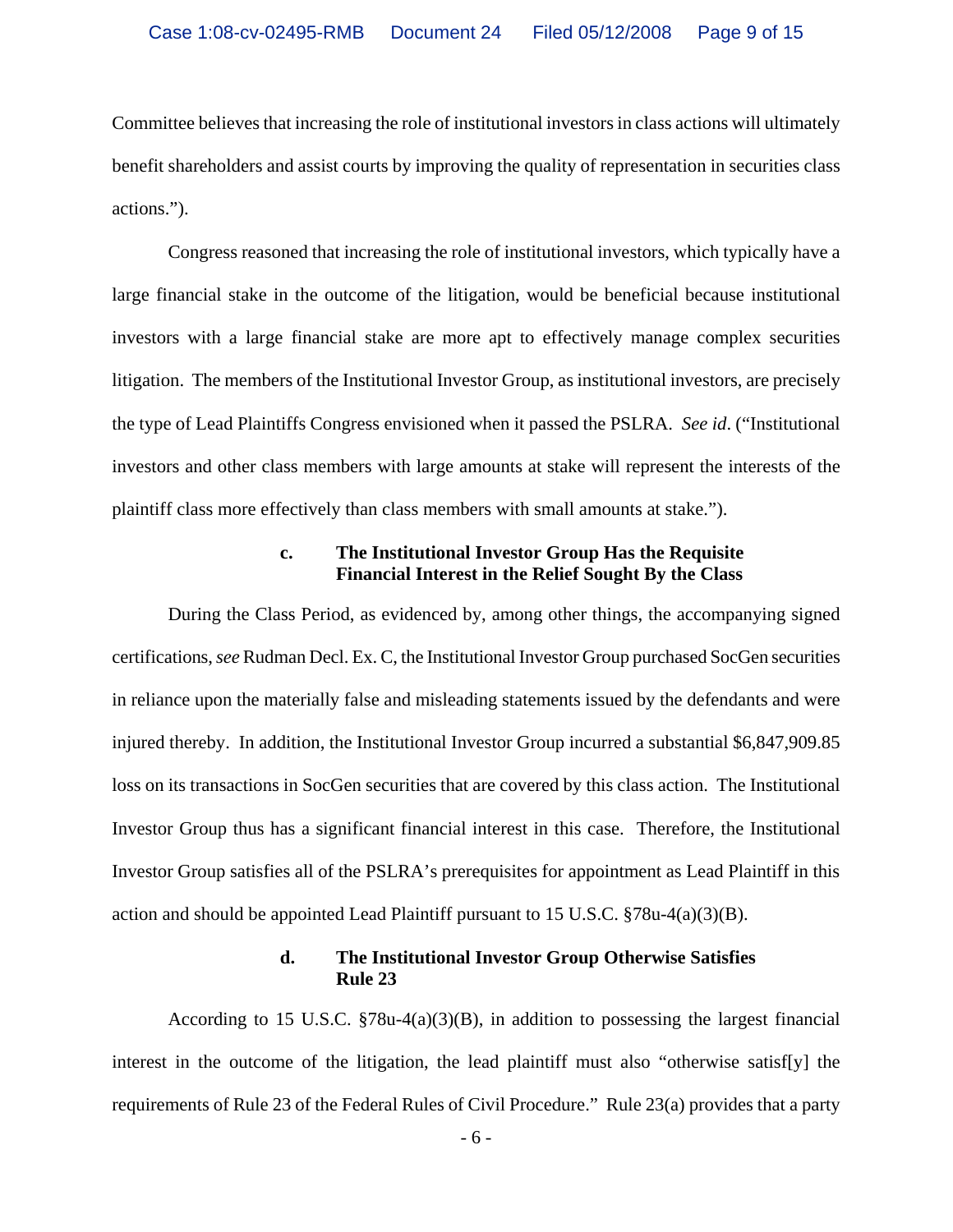may serve as a class representative only if the following four requirements are satisfied: (1) the class is so numerous that joinder of all members is impracticable; (2) there are questions of law or fact common to the class; (3) the claims or defenses of the representative parties are typical of the claims or defenses of the class; and (4) the representative parties will fairly and adequately protect the interests of the class.

Of the four prerequisites to class certification, only two -- typicality and adequacy -- directly address the personal characteristics of the class representative. Consequently, in deciding a motion to serve as lead plaintiff, the Court should limit its inquiry to the typicality and adequacy prongs of Rule 23(a), and defer examination of the remaining requirements until the lead plaintiff moves for class certification. *See Lax v. First Merchants Acceptance Corp.*, No. 97-C-2715, 1997 U.S. Dist. LEXIS 11866, at \*20, (N.D. Ill. Aug. 6, 1997). The Institutional Investor Group satisfies both the typicality and adequacy requirements of Rule 23, thereby justifying its appointment as Lead Plaintiff.

Under Rule  $23(a)(3)$ , the claims or defenses of the representative parties must be typical of those of the class. Typicality exists where the plaintiffs' claims arise from the same series of events and are based on the same legal theories as the claims of all the class members. *See Rossini v. Ogilvy & Mather, Inc.*, 798 F.2d 590, 598 (2d Cir. 1986). Typicality does not require that there be no factual differences between the class representatives and the class members because it is the generalized nature of the claims asserted which determines whether the class representatives are typical. *See Sofran v. LaBranche & Co.,* 220 F.R.D. 398, 402 (S.D.N.Y. 2004) ("The possibility of factual distinctions between the claims of the named plaintiffs and those of other class members does not destroy typicality, as similarity of legal theory may control even in the face of differences of fact"). The requirement that the proposed class representatives' claims be typical of the claims of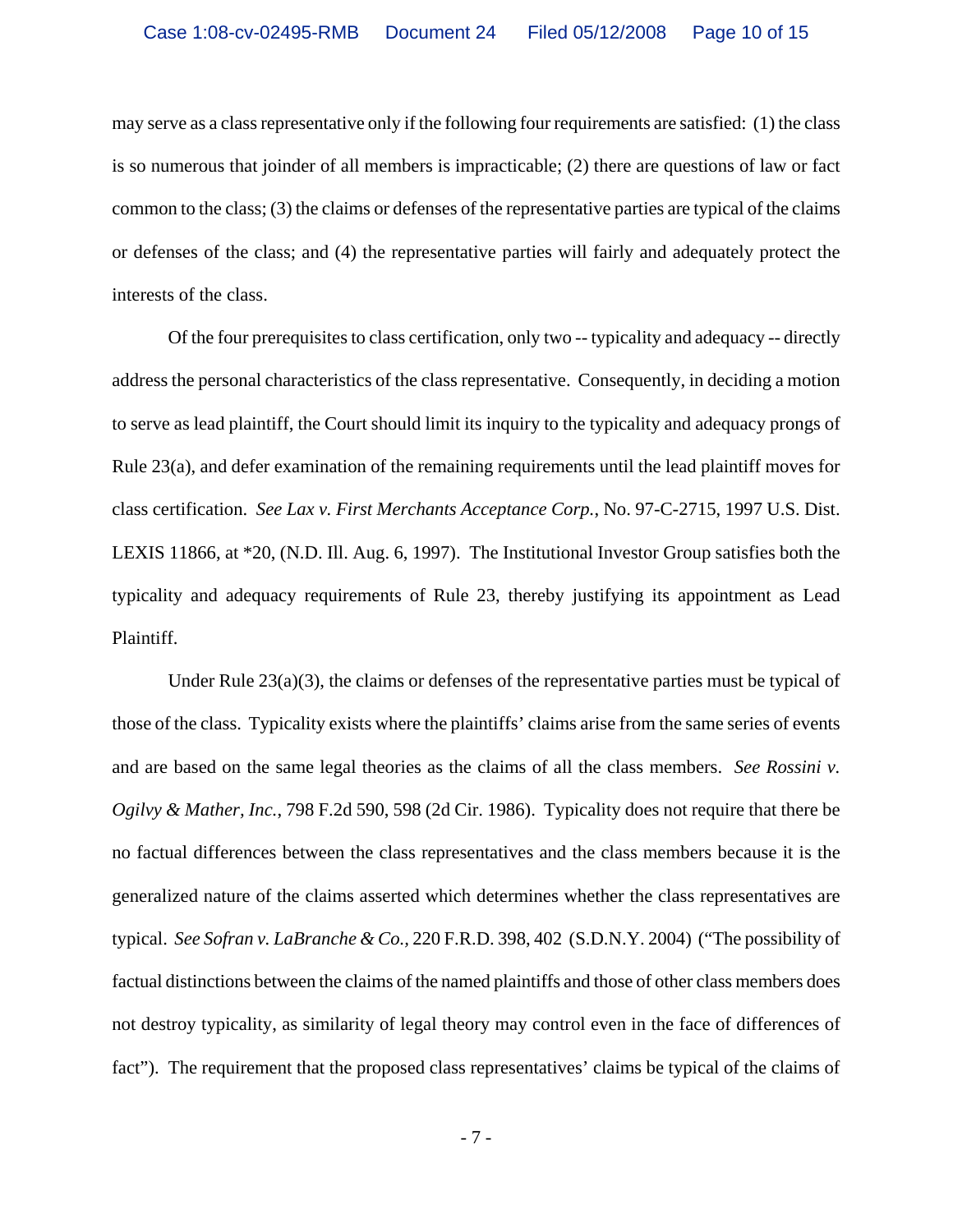the class does not mean, however, that the claims must be identical. *See Ferrari,* 2004 U.S. Dist. LEXIS 13898, at \*18.

The members of the Institutional Investor Group satisfy this requirement because, just like all other class members, they: (1) purchased the relevant SocGen securities during the Class Period; (2) purchased their SocGen securities in reliance upon the allegedly materially false and misleading statements issued by defendants; and (3) suffered damages thereby. Thus, the Institutional Investor Group's claims are typical of those of other class members since their claims and the claims of other class members arise out of the same course of events. Under Rule  $23(a)(4)$  the representative parties must also "fairly and adequately protect the interests of the class." The PSLRA directs this Court to limit its inquiry regarding the adequacy of the Institutional Investor Group to represent the class to the existence of any conflicts between the interest of the Institutional Investor Group and the members of the class. The Court must evaluate adequacy of representation by considering (i) whether the class representatives' claims conflict with those of the class and (ii) whether class counsel is qualified, experienced, and generally able to conduct the litigation. *See In re Global Crossing Sec. & ERISA Litig.*, No. 02-md-1472, 2004 U.S. Dist. LEXIS 23946, at \*53 (S.D.N.Y. Nov. 23, 2004).

Here, the members of the Institutional Investor Group are adequate representatives of the class. As evidenced by the injuries suffered by the Institutional Investor Group, who purchased SocGen securities at prices allegedly artificially inflated by defendants' materially false and misleading statements, the interests of the Institutional Investor Group are clearly aligned with the members of the class, and there is no evidence of any antagonism between the Institutional Investor Group's interests and those of the other members of the class. Further, the Institutional Investor Group has taken significant steps which demonstrate it will protect the interests of the class: it has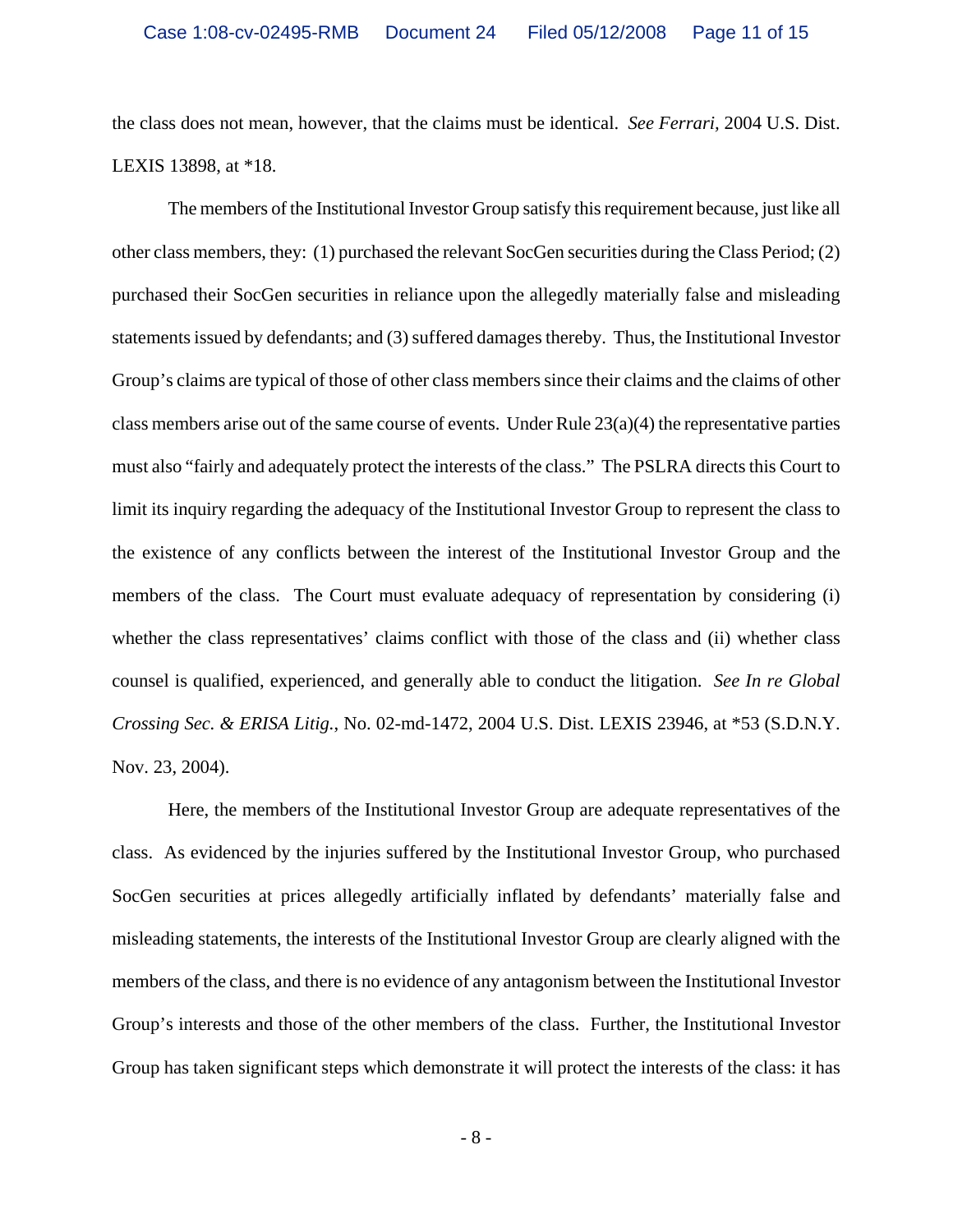retained competent and experienced counsel to prosecute these claims. In addition, as shown below, the Institutional Investor Group's proposed Lead Counsel is highly qualified, experienced and able to conduct this complex litigation in a professional manner. Thus, the Institutional Investor Group *prima facie* satisfies the commonality, typicality and adequacy requirements of Rule 23 for the purposes of this motion.

# **C. The Court Should Approve the Institutional Investor Group's Choice of Counsel**

Pursuant to 15 U.S.C. §78u-4(a)(3)(B)(v), the proposed lead plaintiff shall, subject to Court approval, select and retain counsel to represent the class he seeks to represent. In that regard, the Institutional Investor Group has selected the law firm of Coughlin Stoia as Lead Counsel, a firm which has substantial experience in the prosecution of shareholder and securities class actions, including serving as lead counsel in *In re Enron Corp. Sec. Litig.*, No. H-01-3624, 2005 U.S. Dist. LEXIS 39867 (S.D. Tex. Dec. 22, 2005), in which Coughlin Stoia has obtained recoveries to date which represent the largest recovery ever obtained in a shareholder class action. *See* Rudman Decl.,

Ex. D. Specifically, the court in *Enron* stated:

The firm is comprised of probably the most prominent securities class action attorneys in the country. It is not surprising that Defendants have not argued that counsel is not adequate. Counsel's conduct in zealously and efficiently prosecuting this litigation with commitment of substantial resources to that goal evidences those qualities is evident throughout this suit.

*In re Enron Corp. Sec. Derivative & "ERISA" Litig.*, No. H-01-3624, 2006 U.S. Dist. LEXIS 43146, at \*77 (S.D. Tex. June 5, 2006).

Accordingly, the Court should approve the Institutional Investor Group's selection of counsel.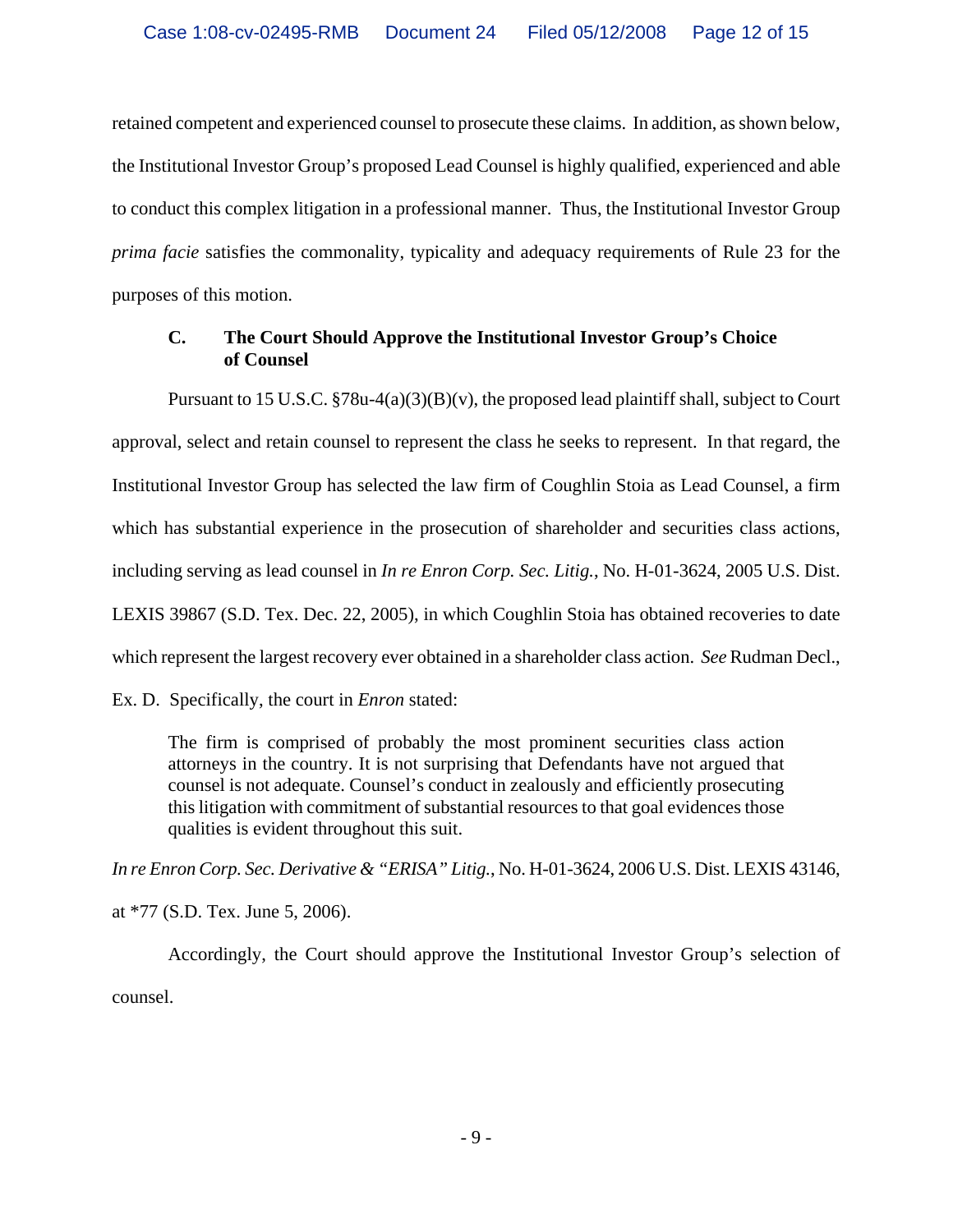#### **IV. CONCLUSION**

For all the foregoing reasons, the Institutional Investor Group respectfully requests that the Court: (i) consolidate the Actions; (ii) appoint the Institutional Investor Group as Lead Plaintiff in the Actions; (iii) approve its selection of Lead Counsel as set forth herein; and (iv) grant such other relief as the Court may deem just and proper.

DATED: May 12, 2008 COUGHLIN STOIA GELLER RUDMAN & ROBBINS LLP

> /s/ *Samuel H. Rudman* SAMUEL H. RUDMAN

SAMUEL H. RUDMAN DAVID A. ROSENFELD MARIO ALBA JR. 58 South Service Road, Suite 200 Melville, NY 11747 Telephone: 631/367-7100 631/367-1173 (fax)

COUGHLIN STOIA GELLER RUDMAN & ROBBINS LLP PATRICK J. COUGHLIN PATRICK W. DANIELS 655 West Broadway, Suite 1900 San Diego, CA 92101 Telephone: 619/231-1058 619/231-7423

COUGHLIN STOIA GELLER RUDMAN & ROBBINS LLP RANDI D. BANDMAN 52 Duane Street, 7th Floor New York, NY 10007 Telephone: 212/693-1058 212/693-7423 (fax)

[Proposed] Lead Counsel for Plaintiffs

I:\Societe Generale\LP Motion\LP Memo.doc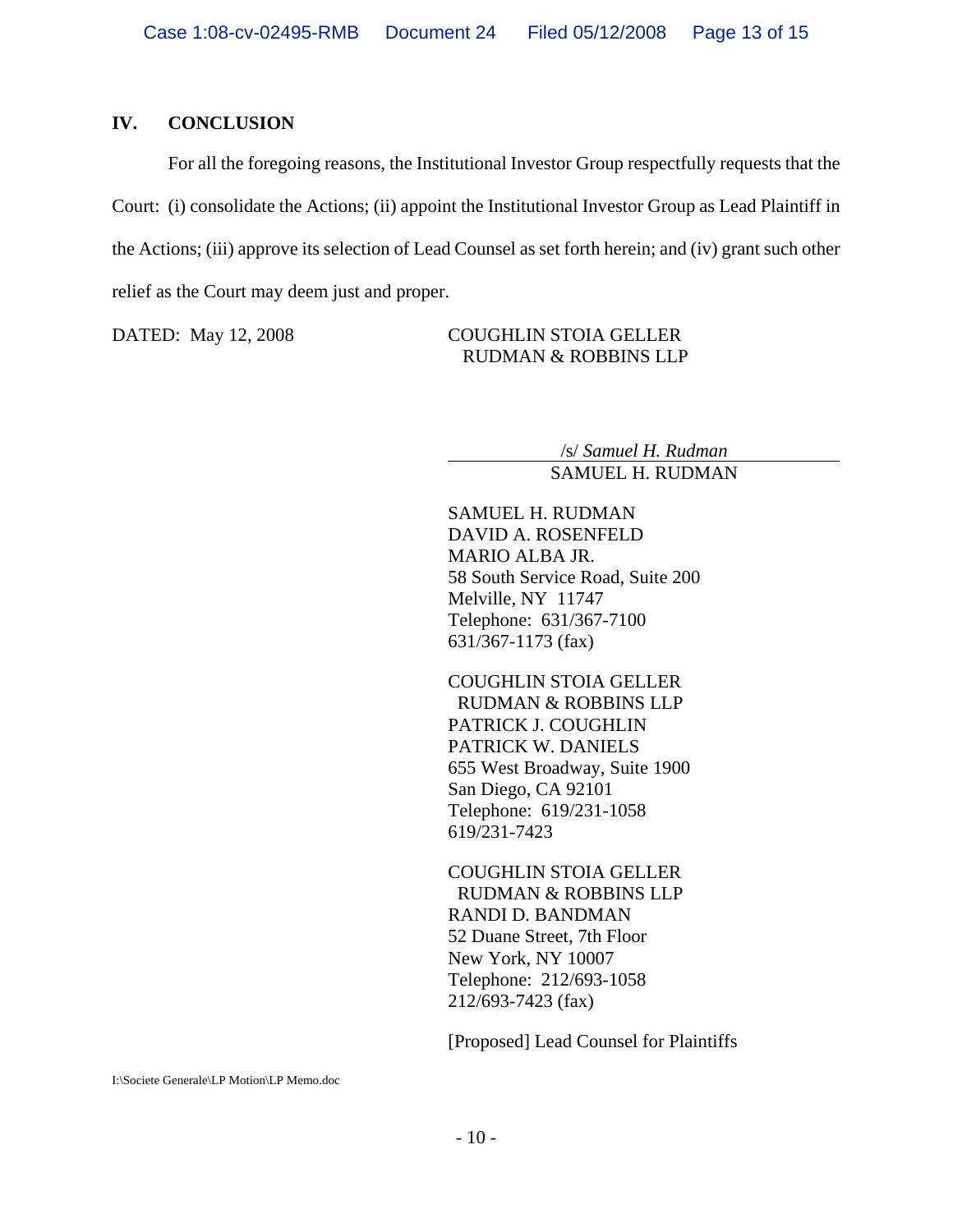# **CERTIFICATE OF SERVICE**

I, Mario Alba Jr., hereby certify that on May 12, 2008, I caused a true and correct

copy of the attached:

Notice Of Motion For Consolidation, Appointment As Lead Plaintiff And For Approval Of Selection Of Lead Counsel;

Memorandum In Support Of The Institutional Investor Group For Consolidation, Appointment As Lead Plaintiff And For Approval Of Selection Of Lead Counsel; and

Declaration Of Samuel H. Rudman In Support Of The Motion Of The Institutional Investor Group For Consolidation, Appointment As Lead Plaintiff And For Approval Of Selection Of Lead Counsel

to be served: (i) electronically on all counsel registered for electronic service for this

case; and (ii) by first-class mail to any additional counsel on the attached service list.

 /s/ *Mario Alba Jr.* Mario Alba Jr.